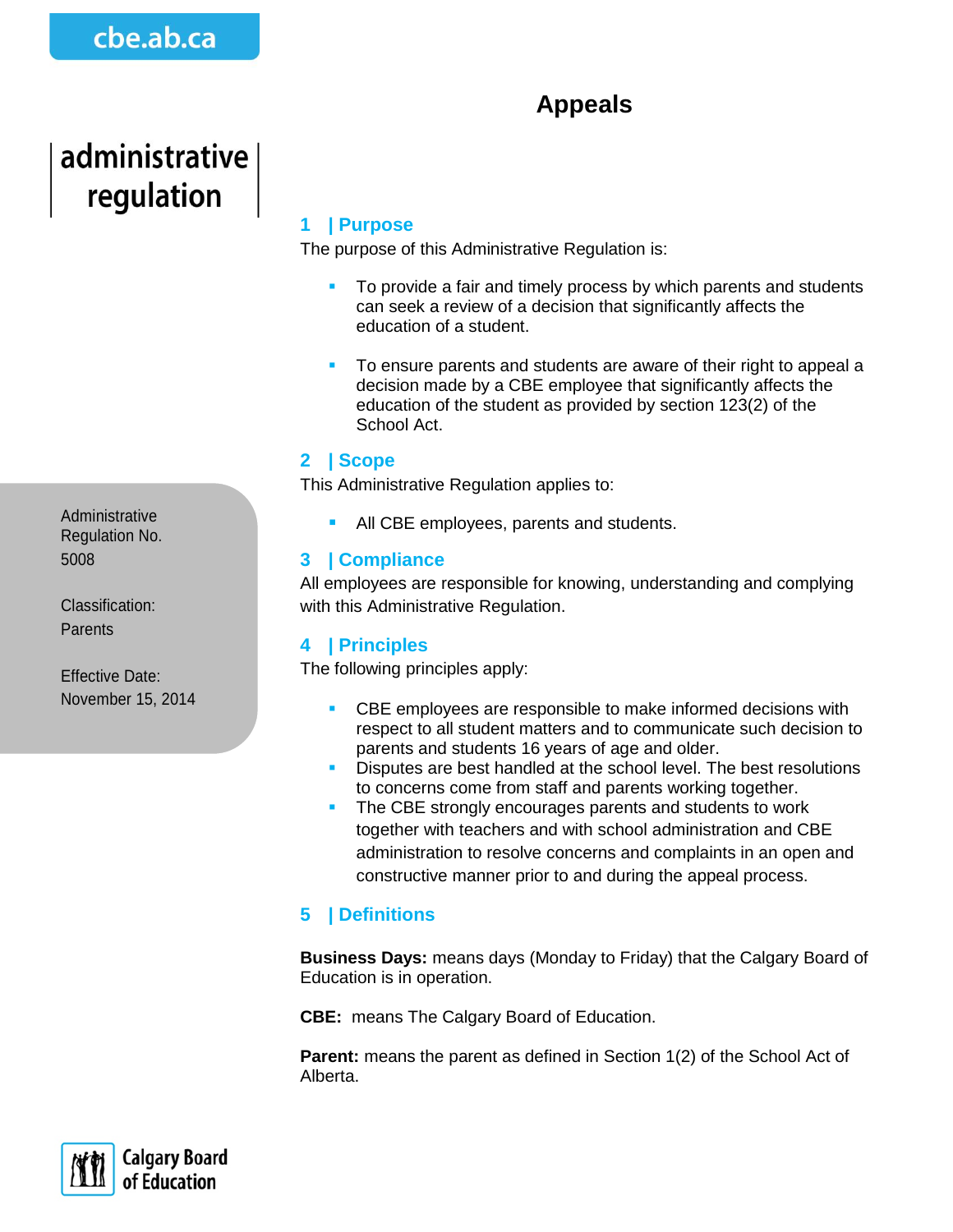**Significantly Affects:** Full of import or special meaning. Having or likely to have significant influence or effect.

**Student:** means, for the purposes of identifying who can appeal, an individual who is enrolled in a Calgary Board of Education school or is eligible to be enrolled in a Calgary Board of Education school and is 16 year of age or older.

#### **6 | Regulation Statement**

| <b>General</b>                         | 1) | A parent or a student, who is 16 years of age or older, may appeal<br>a decision made by a CBE employee that significantly affects the<br>education of a student, provided there are sufficient grounds for<br>the appeal, as set out in section 16.                    |  |  |  |
|----------------------------------------|----|-------------------------------------------------------------------------------------------------------------------------------------------------------------------------------------------------------------------------------------------------------------------------|--|--|--|
|                                        | 2) | For the purposes of this Administrative Regulation, a decision<br>includes the failure to make a decision.                                                                                                                                                              |  |  |  |
|                                        | 3) | Before filing an appeal, the parent or student must first attempt to<br>resolve the matter under the CBE's Administrative Regulation<br>5007: Concerns and Complaints.                                                                                                  |  |  |  |
|                                        | 4) | Failure by a parent or student to use the dispute resolution<br>process in AR 5007 - Concerns and Complaints may result in the<br>appeal being dismissed.                                                                                                               |  |  |  |
| <b>Significantly</b><br><b>Affects</b> | 5) | The determination of whether a decision "significantly affects the<br>education of a student" must be made on a case-by-case basis.<br>In the context of an appeal, an event will be deemed significant if<br>it results in some kind of loss or jeopardy to a student. |  |  |  |
|                                        | 6) | The parent or student asking for an appeal must demonstrate that<br>the decision prejudiced the student or that the action complained<br>of materially influenced the decision.                                                                                         |  |  |  |
|                                        | 7) | Without limiting the right of appeal, the following decisions are<br>deemed to be decisions that significantly affect the education of a<br>student:                                                                                                                    |  |  |  |
|                                        |    | a) decision that impedes the student's ability to participate in<br>or complete their program of study;                                                                                                                                                                 |  |  |  |
|                                        |    | b) denial of registration in, or termination of a homeschooling<br>program;                                                                                                                                                                                             |  |  |  |
|                                        |    | c) denial of access to educational resources, services or<br>programs as a result of lack of payment of fees;                                                                                                                                                           |  |  |  |
|                                        |    | d) access to or the accuracy or completeness of the student                                                                                                                                                                                                             |  |  |  |

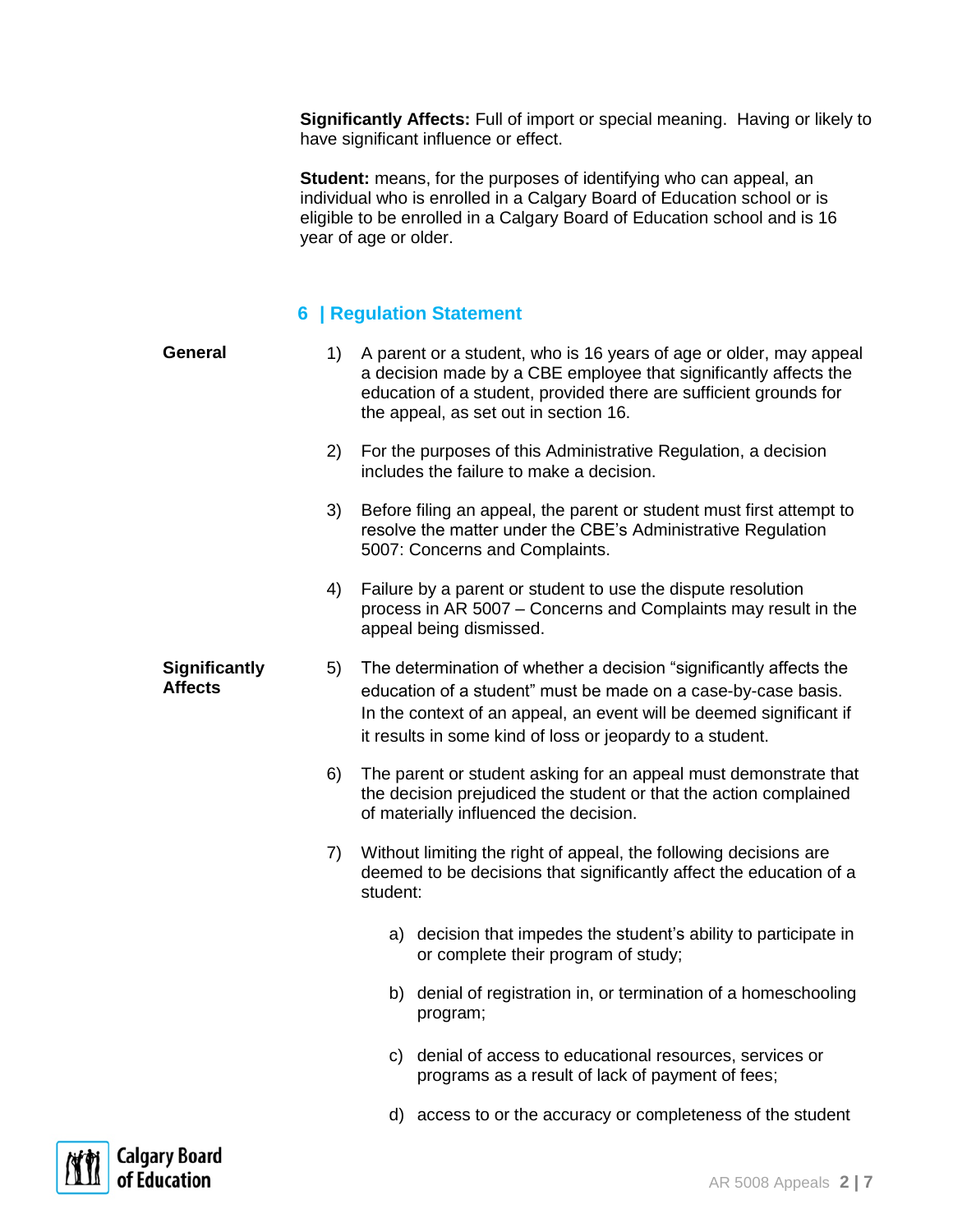|                                                             |     | record;                                                                                                                                                                                                                         |  |  |  |
|-------------------------------------------------------------|-----|---------------------------------------------------------------------------------------------------------------------------------------------------------------------------------------------------------------------------------|--|--|--|
|                                                             |     | e) special education programming; and                                                                                                                                                                                           |  |  |  |
|                                                             |     | disciplinary suspensions in excess of 5 days or expulsion<br>f)<br>of a student.                                                                                                                                                |  |  |  |
|                                                             | 8)  | Decisions regarding the following matters will be dealt with under<br>the applicable Administrative Regulation:                                                                                                                 |  |  |  |
|                                                             |     | a) placement of a student in a special education program: AR<br>3003 - Special Education Programming                                                                                                                            |  |  |  |
|                                                             |     | b) suspensions in excess of 5 days or expulsions of students<br>through: AR 6001 - Student Discipline                                                                                                                           |  |  |  |
| <b>Notification of</b><br><b>Right to Appeal</b>            | 9)  | Where a decision is made by a CBE employee which would be<br>appealable under this administrative regulation, the affected<br>parent or student shall be notified of:                                                           |  |  |  |
|                                                             |     | a) their right of appeal, and                                                                                                                                                                                                   |  |  |  |
|                                                             |     | b) the time limits governing the initiation of an appeal.                                                                                                                                                                       |  |  |  |
| <b>Time Limits and</b><br><b>Notice of</b><br><b>Appeal</b> | 10) | A parent or student who wishes to appeal a decision that<br>significantly affects the education of a student must file his or her<br>appeal in writing within 20 (twenty) business days from the date<br>the decision was made. |  |  |  |
|                                                             | 11) | Appeals must be in writing on the Notice of Appeal Form.                                                                                                                                                                        |  |  |  |
|                                                             | 12) | The Notice of Appeal must contain the following information:                                                                                                                                                                    |  |  |  |
|                                                             |     | a) the name and address of the parent or student filing the<br>appeal;                                                                                                                                                          |  |  |  |
|                                                             |     | b) the current placement of the student;                                                                                                                                                                                        |  |  |  |
|                                                             |     | c) the decision which is being appealed;                                                                                                                                                                                        |  |  |  |
|                                                             |     | the date the parent or student was informed of the<br>d)<br>decision;                                                                                                                                                           |  |  |  |
|                                                             |     | e) where the decision was communicated in writing, a copy of<br>the decision;                                                                                                                                                   |  |  |  |
|                                                             |     | the grounds for appeal (the policy, procedure, rules,<br>f)<br>regulation, and/or criteria on which the appeal is being<br>made).                                                                                               |  |  |  |

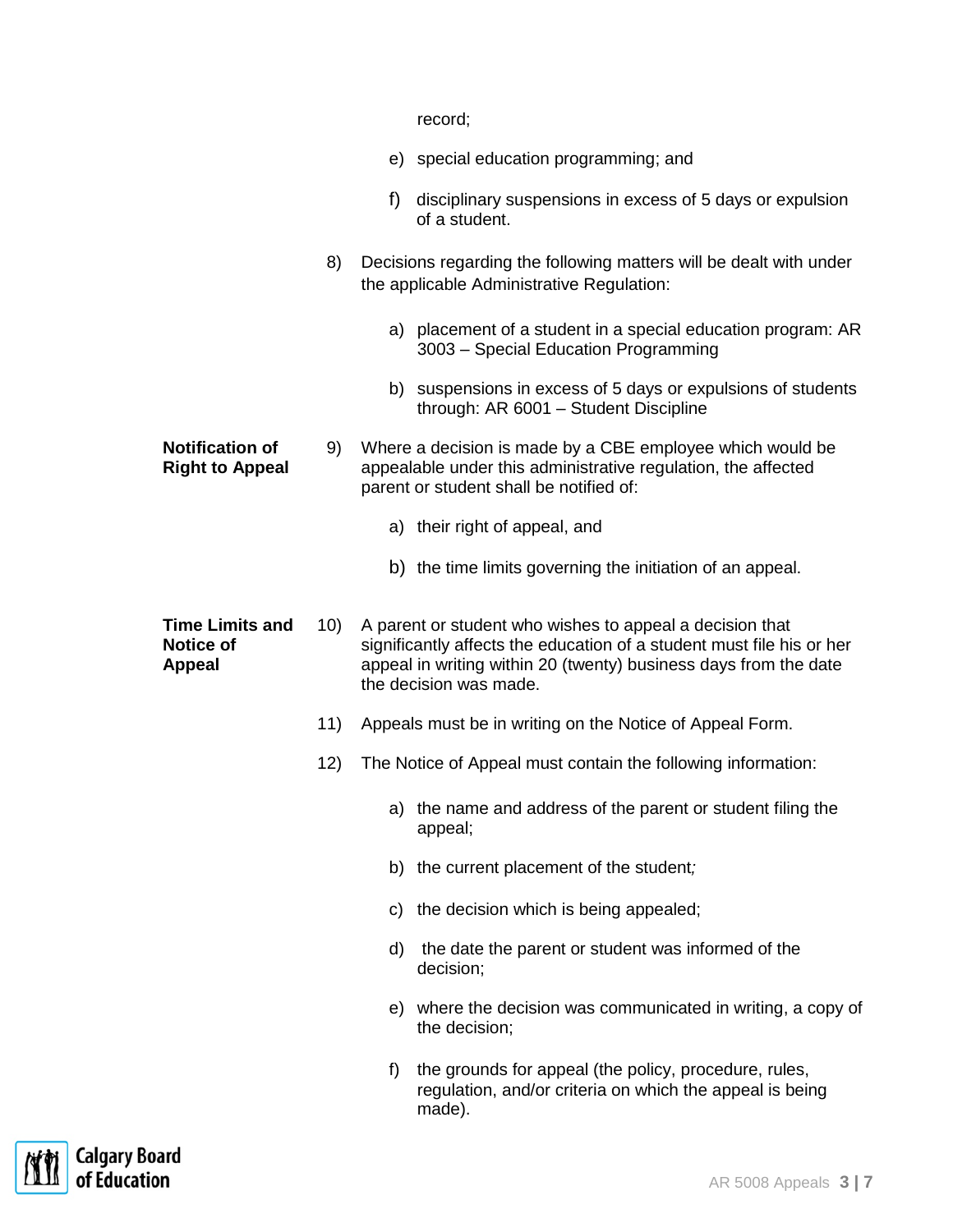|                                     | 13) | The Notice of Appeal must be directed to the Office of the Chief<br>Superintendent.                                                                                                                                                                    |  |  |  |  |  |
|-------------------------------------|-----|--------------------------------------------------------------------------------------------------------------------------------------------------------------------------------------------------------------------------------------------------------|--|--|--|--|--|
| <b>Decision-Maker</b><br>on Appeal  | 14) | The Chief Superintendent will hear appeals under this<br>Administrative Regulation.                                                                                                                                                                    |  |  |  |  |  |
|                                     | 15) | In the event of a conflict of interest, the Chief Superintendent may<br>delegate a member of the CBE's senior administration to hear the<br>appeal.                                                                                                    |  |  |  |  |  |
| <b>Grounds for</b><br><b>Appeal</b> | 16) | A decision cannot be appealed on its facts alone. The Notice of<br>Appeal must disclose sufficient grounds for an appeal. In order<br>for an appeal to demonstrate sufficient grounds for appeal, it must<br>claim that the employee:                  |  |  |  |  |  |
|                                     |     | failed to substantially follow procedures as laid out in CBE<br>a)<br>policies, administrative regulations, applicable legislation<br>or regulations;                                                                                                  |  |  |  |  |  |
|                                     |     | made a decision that was influenced by bias;<br>b)                                                                                                                                                                                                     |  |  |  |  |  |
|                                     |     | c) made a decision where there is no supporting evidence; or                                                                                                                                                                                           |  |  |  |  |  |
|                                     |     | d) made a decision that is not reasonable                                                                                                                                                                                                              |  |  |  |  |  |
|                                     | 17) | The Chief Superintendent may refuse to hear an appeal where:                                                                                                                                                                                           |  |  |  |  |  |
|                                     |     | a) the appeal has not been commenced within 20 (twenty)<br>business days from the date the parent or student was<br>aware of the decision;                                                                                                             |  |  |  |  |  |
|                                     |     | b) the parent or student has refused or neglected to discuss<br>the decision in accordance with AR 5007 – Concerns and<br>Complaints; or                                                                                                               |  |  |  |  |  |
|                                     |     | the decision does not significantly affect the education of a<br>C)<br>student.                                                                                                                                                                        |  |  |  |  |  |
|                                     | 18) | If the Chief Superintendent or delegate determines that a decision<br>of an employee is not appealable, the parent or student will be<br>informed of the decision and the reasons for it.                                                              |  |  |  |  |  |
| <b>Appeal Process</b>               | 19) | Where a Notice of Appeal meets the criteria for an appeal, the<br>Office of the Chief Superintendent shall provide a copy of the<br>Notice of Appeal to CBE administration, which may include, but is<br>not limited to, any of the following persons: |  |  |  |  |  |
|                                     |     | the Superintendent                                                                                                                                                                                                                                     |  |  |  |  |  |

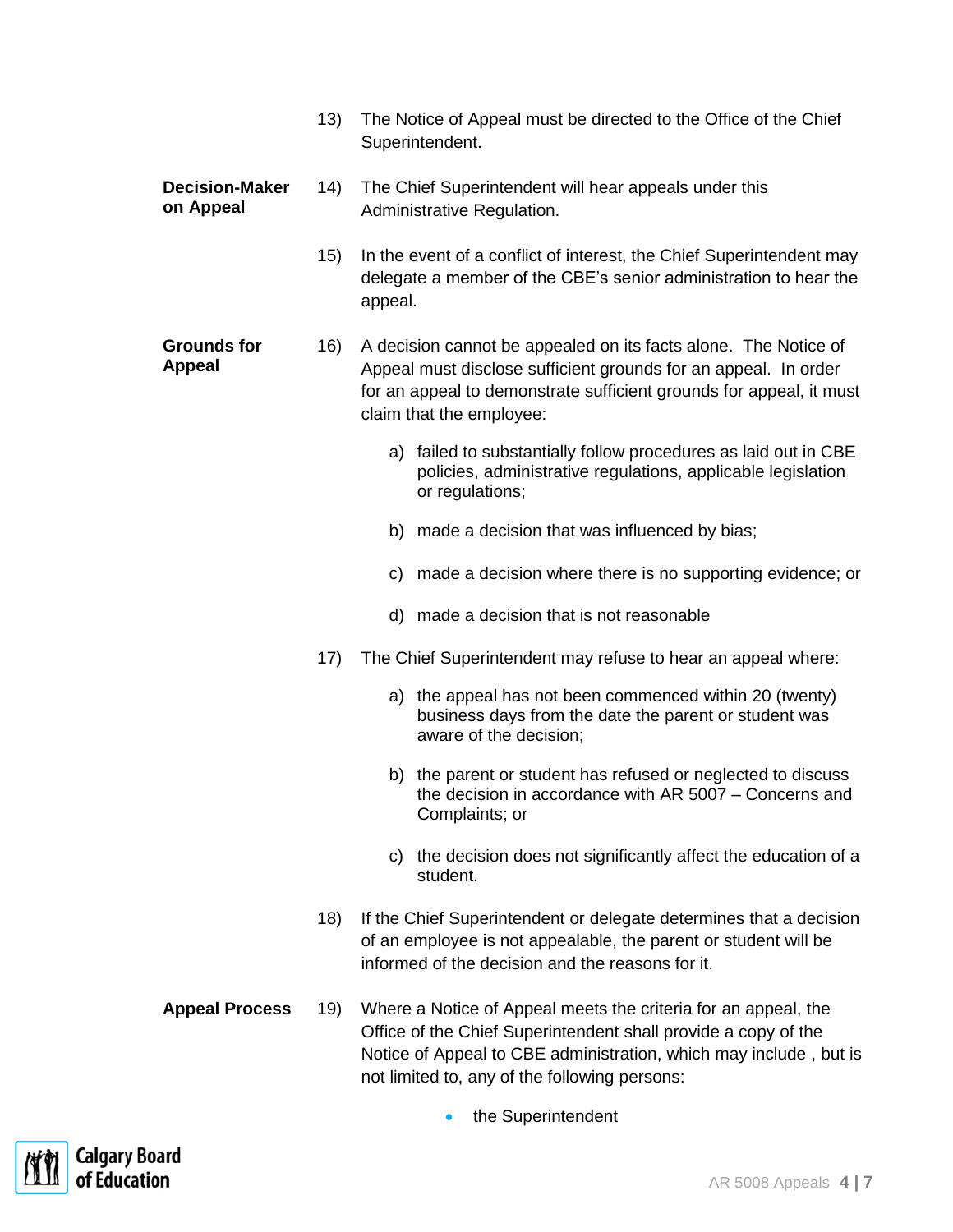- Principal,
- Director
- Manager
- **Employee who made the decision**
- 20) The Chief Superintendent or delegate may decide the matter based upon written submissions.
- 21) The Chief Superintendent or delegate may invite oral submissions, in which case, he or she may decide the matter based on written and/or oral submissions.

**Hearing by Written Submission** 22) The Chief Superintendent or delegate shall notify the parent or student if it is necessary for the person to provide documentation and/or to make written submissions on the matter.

- 23) The Chief Superintendent or delegate will set out timelines for the person to provide documents or written submissions.
- 24) CBE administration shall prepare a report to be considered on appeal.
- 25) The report shall be in writing and distributed to the parent or student appealing the decision within the timelines set by the Chief Superintendent or delegate.
- 26) The parent or student who asked for the appeal shall be provided with an opportunity to respond, in writing, to the administration report. The Chief Superintendent or delegate will set timelines for the response.
- **Oral Hearing** 27) The Chief Superintendent or delegate may set an oral hearing to hear the appeal.
	- 28) The Chief Superintendent or delegate shall notify the parent or student appealing the decision and CBE administration of the date and time of the hearing.
	- 29) The Chief Superintendent or delegate shall notify the parent or student, and CBE administration of the need to provide documentation and written submissions prior to the hearing in a manner and timelines set by the Chief Superintendent or delegate.
	- 30) The Chief Superintendent may set procedural rules to conduct an oral hearing.

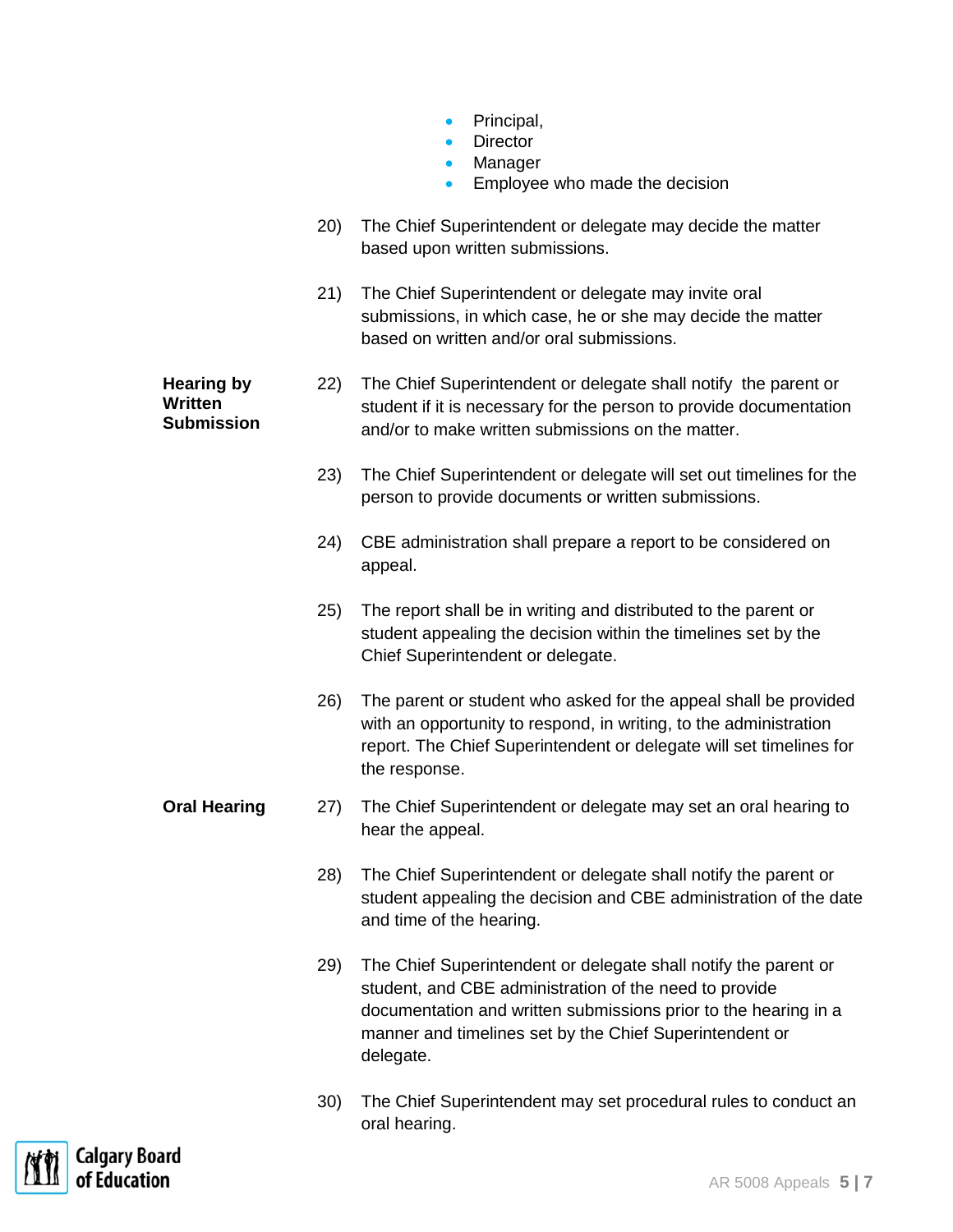| <b>Procedural</b><br><b>Rules</b>    | 31) | The procedural rules for the oral hearing shall be provided to the<br>parent or student and CBE administration in advance of the<br>hearing date and shall include:                                                                                                                                     |                                                                                                                                                               |  |
|--------------------------------------|-----|---------------------------------------------------------------------------------------------------------------------------------------------------------------------------------------------------------------------------------------------------------------------------------------------------------|---------------------------------------------------------------------------------------------------------------------------------------------------------------|--|
|                                      |     |                                                                                                                                                                                                                                                                                                         | a) that the hearing shall be held within 30 (thirty) business<br>from the date the appeal was received in the Office of the<br><b>Chief Superintendent;</b>   |  |
|                                      |     |                                                                                                                                                                                                                                                                                                         | b) that the parent and/or student may be accompanied by a<br>person of their choosing at any meetings held in<br>connection to the appeal;                    |  |
|                                      |     |                                                                                                                                                                                                                                                                                                         | c) that where a parent launches an appeal, the student who<br>is the subject of the appeal may, with consent of the<br>parent(s), attend the hearing;         |  |
|                                      |     |                                                                                                                                                                                                                                                                                                         | d) that The Chief Superintendent has the right to restrict the<br>number of people attending the appeal hearing;                                              |  |
|                                      |     |                                                                                                                                                                                                                                                                                                         | e) the parent and/or student or their representative shall be<br>provided an opportunity to make an oral presentation,<br>which may include other presenters; |  |
|                                      |     | f                                                                                                                                                                                                                                                                                                       | administration shall be provided with an opportunity to<br>provide an oral presentation, which may include other<br>presenters;                               |  |
|                                      |     | g)                                                                                                                                                                                                                                                                                                      | no participant may cross examine another participant at<br>the hearing;                                                                                       |  |
|                                      |     |                                                                                                                                                                                                                                                                                                         | h) the Chief Superintendent or delegate may ask questions of<br>the participants, as well as additional presenters;                                           |  |
|                                      |     |                                                                                                                                                                                                                                                                                                         | i) the Chief Superintendent or delegate may set time limits<br>on presentations and may limit the number of presenters;<br>and                                |  |
|                                      |     | j)                                                                                                                                                                                                                                                                                                      | any other procedures required to conduct the hearing in a<br>fair manner.                                                                                     |  |
|                                      | 32) |                                                                                                                                                                                                                                                                                                         | At any time during the appeal process the Chief Superintendent or<br>delegate may call upon legal advisors for advice and consultation.                       |  |
| <b>Appeal Decision</b>               | 33) | Within 20 (twenty) business days from the hearing or close of<br>written submissions, the Chief Superintendent or delegate will<br>make any decision he or she deems appropriate in regards to the<br>appeal, including whether to uphold, alter, or revoke the decision<br>of the matter under appeal. |                                                                                                                                                               |  |
| <b>Calgary Board</b><br>of Education |     |                                                                                                                                                                                                                                                                                                         | AR 5008 Appeals 6   7                                                                                                                                         |  |